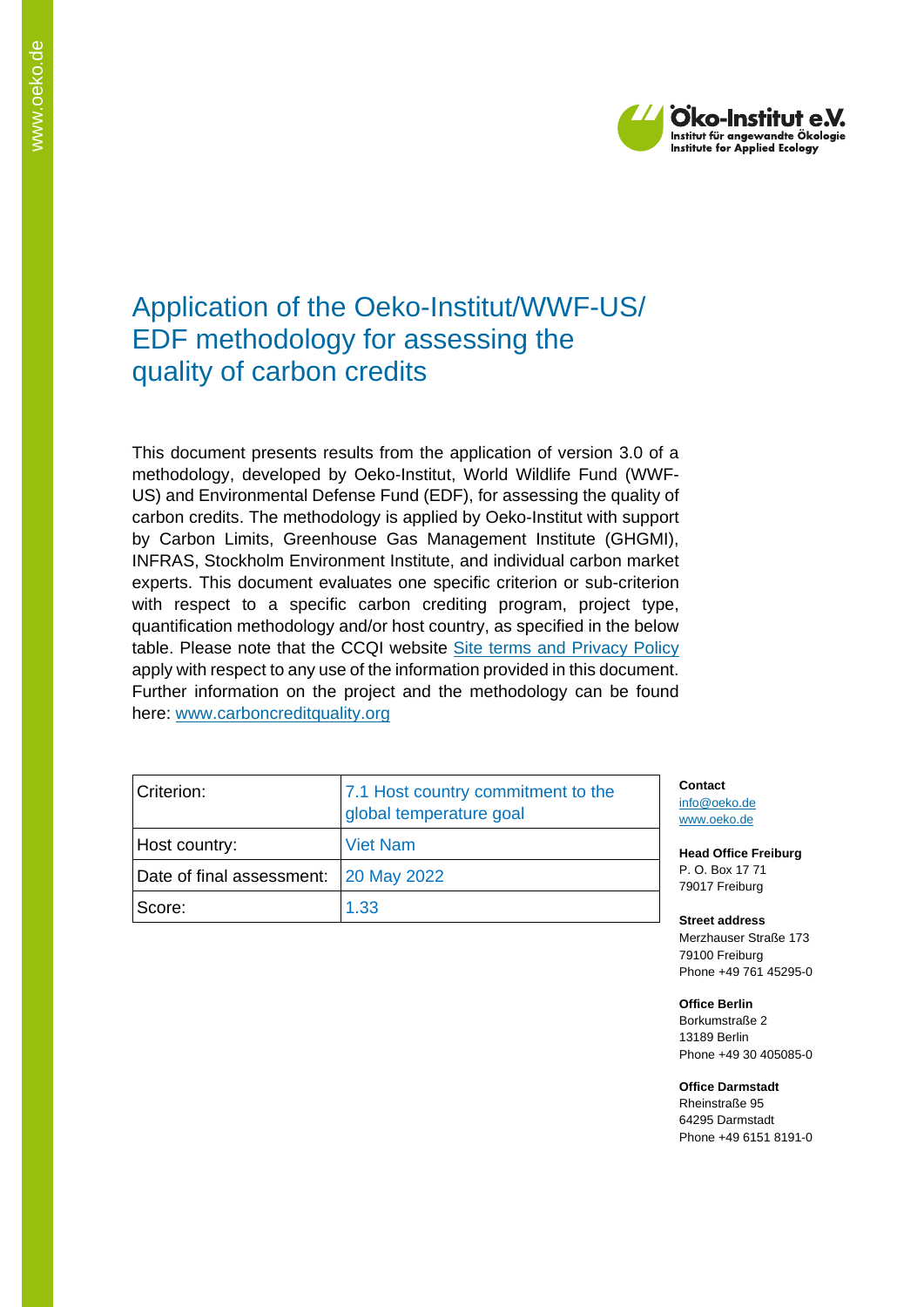# **Assessment**

The methodology assesses whether the host country has communicated a LEDS and whether it has an explicit commitment in the form of a net zero emissions target, including: the timeframe of the target, differentiating between LDCs/SIDS and other economies; the coverage of greenhouse gases and sectors; whether the target is a domestic target or whether it includes the use of international carbon credits; and the legal status of the target.

# **Indicator 7.1.1**

# **Relevant scoring methodology provisions**

"The country has communicated a LEDS."

## **Information sources considered**

1. UNFCCC – Communication of long-term strategies [\(https://unfccc.int/process/the-paris](https://unfccc.int/process/the-paris-agreement/long-term-strategies)[agreement/long-term-strategies\)](https://unfccc.int/process/the-paris-agreement/long-term-strategies)

## **Assessment outcome**

No (0 Points)

#### **Justification of assessment**

Viet Nam has not yet communicated a LEDS to the UNFCCC secretariat (Source 1).

# **Indicator 7.1.2**

#### **Relevant scoring methodology provisions**

"The country is an LDC and has adopted a net zero emissions target for

a. 2050 or earlier;

OR

b. 2051 to 2069;

# OR

c. 2070 or later.

OR

The country is not an LDC and has adopted a net zero emissions target for

d. 2040 or earlier;

OR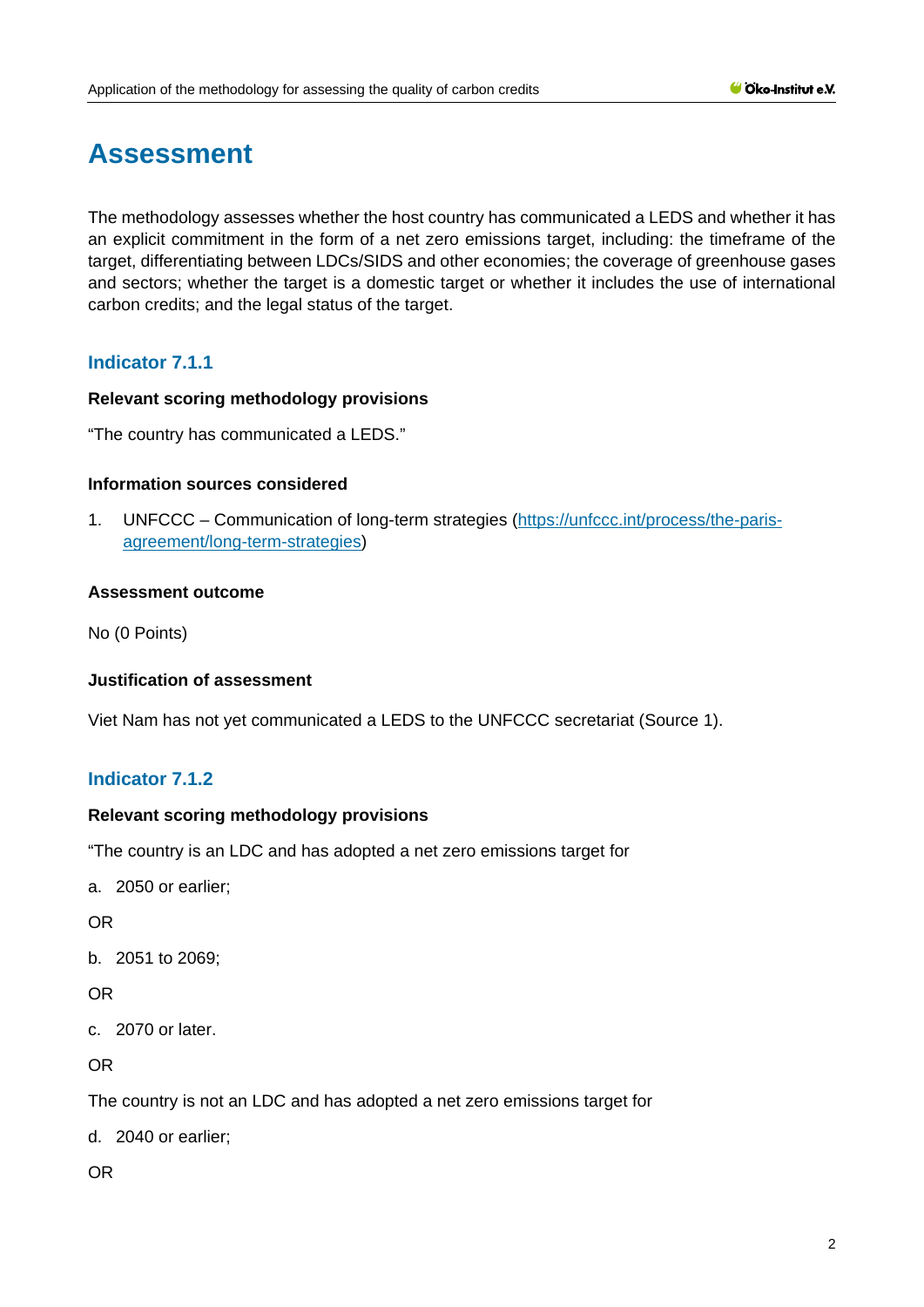e. 2041 to 2059;

OR

f. 2060 or later."

# **Information sources considered**

- 1. Viet Nam's first updated NDC which has been communicated to the UNFCCC secretariat on 11 September 2020 [\(https://www4.unfccc.int/sites/ndcstaging/PublishedDocuments/Viet%20Nam%20First/Viet%2](https://www4.unfccc.int/sites/ndcstaging/PublishedDocuments/Viet%20Nam%20First/Viet%20Nam_NDC_2020_Eng.pdf) [0Nam\\_NDC\\_2020\\_Eng.pdf\)](https://www4.unfccc.int/sites/ndcstaging/PublishedDocuments/Viet%20Nam%20First/Viet%20Nam_NDC_2020_Eng.pdf)
- 2. Viet Nam statement at COP26 [\(https://unfccc.int/sites/default/files/resource/VIET\\_NAM\\_cop26cmp16cma3\\_HLS\\_EN.pdf\)](https://unfccc.int/sites/default/files/resource/VIET_NAM_cop26cmp16cma3_HLS_EN.pdf).

## **Assessment outcome**

Sub-paragraph e is applicable (3 points).

# **Justification of assessment**

Viet Nam is not an LDC. Viet Nam's first updated NDC does not include any net zero emissions target (Source 1); however, at COP26 a net zero emissions target was announced for 2050 (Source 2).

# **Indicator 7.1.3**

#### **Relevant scoring methodology provisions**

"The adopted net zero emissions targets covers

a. all sectors of the economy, including international aviation and shipping, and all main greenhouse gases (CO<sub>2</sub>, CH<sub>4</sub>, N<sub>2</sub>O, HFCs, PFCs, SF<sub>6</sub>, NF<sub>3</sub>);

OR

b. at least 90% of the country's GHG emissions;

OR

c. less than 90% of the country's GHG emissions.

OR

d. No information is available or it is insufficiently clear."

#### **Information sources considered**

1. Viet Nam statement at COP26 [\(https://unfccc.int/sites/default/files/resource/VIET\\_NAM\\_cop26cmp16cma3\\_HLS\\_EN.pdf\)](https://unfccc.int/sites/default/files/resource/VIET_NAM_cop26cmp16cma3_HLS_EN.pdf).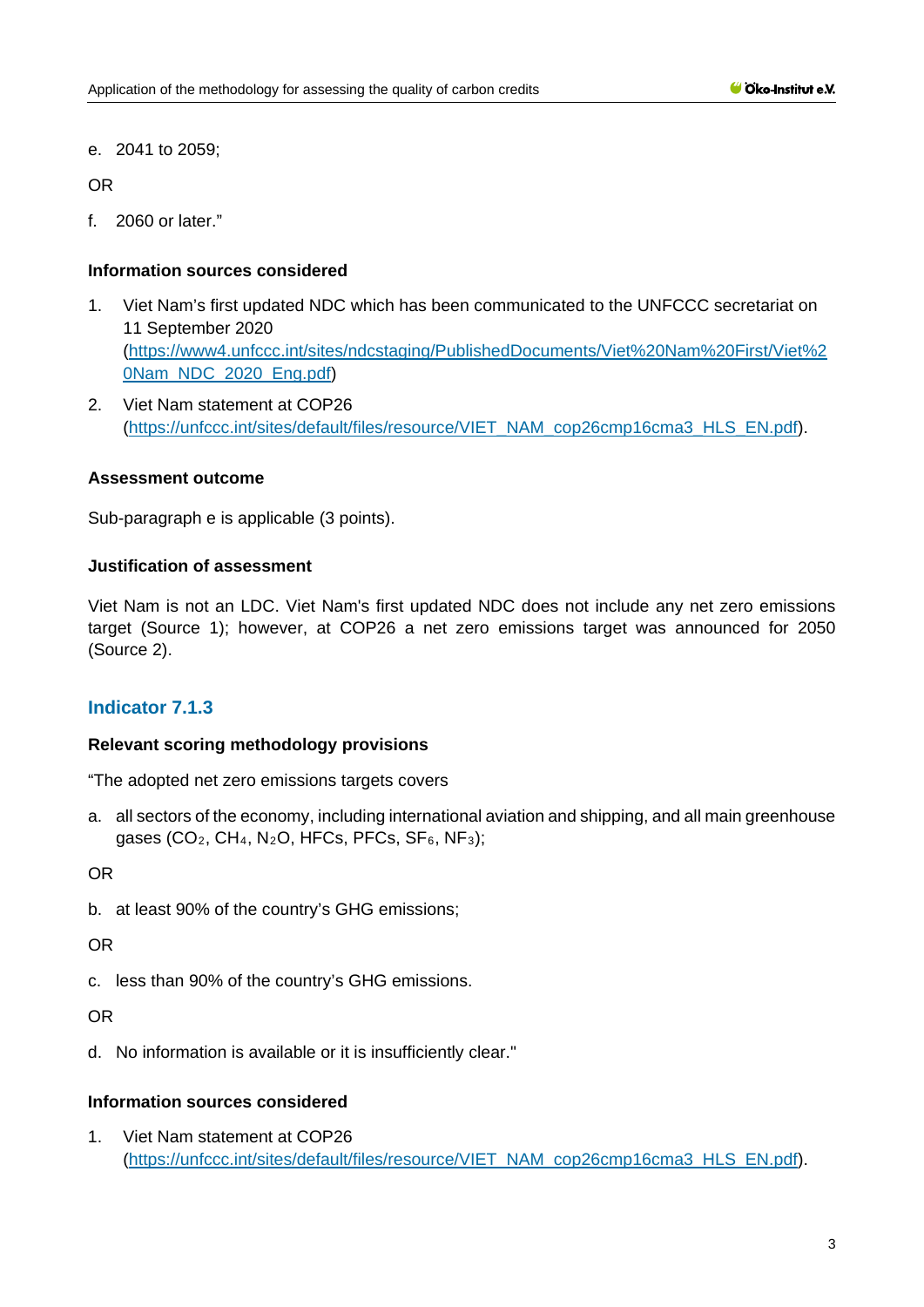## **Assessment outcome**

Sub-paragraph c is applicable (1 point).

## **Justification of assessment**

There is insufficient information to assess the coverage of the net zero emissions target announced by the government at COP26 (Source 1).

# **Indicator 7.1.4**

#### **Relevant scoring methodology provisions**

"The adopted net zero emissions target is

a. a domestic target (i.e., without the purchase of international carbon credits but possibly with linking of emissions trading systems);

OR

b. a target to be achieved with the purchase of international carbon credits, or no information is available."

## **Information sources considered**

1. Viet Nam statement at COP26 [\(https://unfccc.int/sites/default/files/resource/VIET\\_NAM\\_cop26cmp16cma3\\_HLS\\_EN.pdf\)](https://unfccc.int/sites/default/files/resource/VIET_NAM_cop26cmp16cma3_HLS_EN.pdf).

#### **Assessment outcome**

Sub-paragraph b is applicable (0 points).

# **Justification of assessment**

There is insufficient information to assess whether the target is to be achieved with the purchase of international carbon credits (Source 1).

# **Indicator 7.1.5**

#### **Relevant scoring methodology provisions**

"The adopted net zero emissions target

a. has been communicated to the UNFCCC in the country's NDC and/or LEDS, *and* has been enshrined in domestic law;

OR

b. has been communicated to the UNFCCC in the country's NDC and/or LEDS, *or* has been enshrined in domestic law;